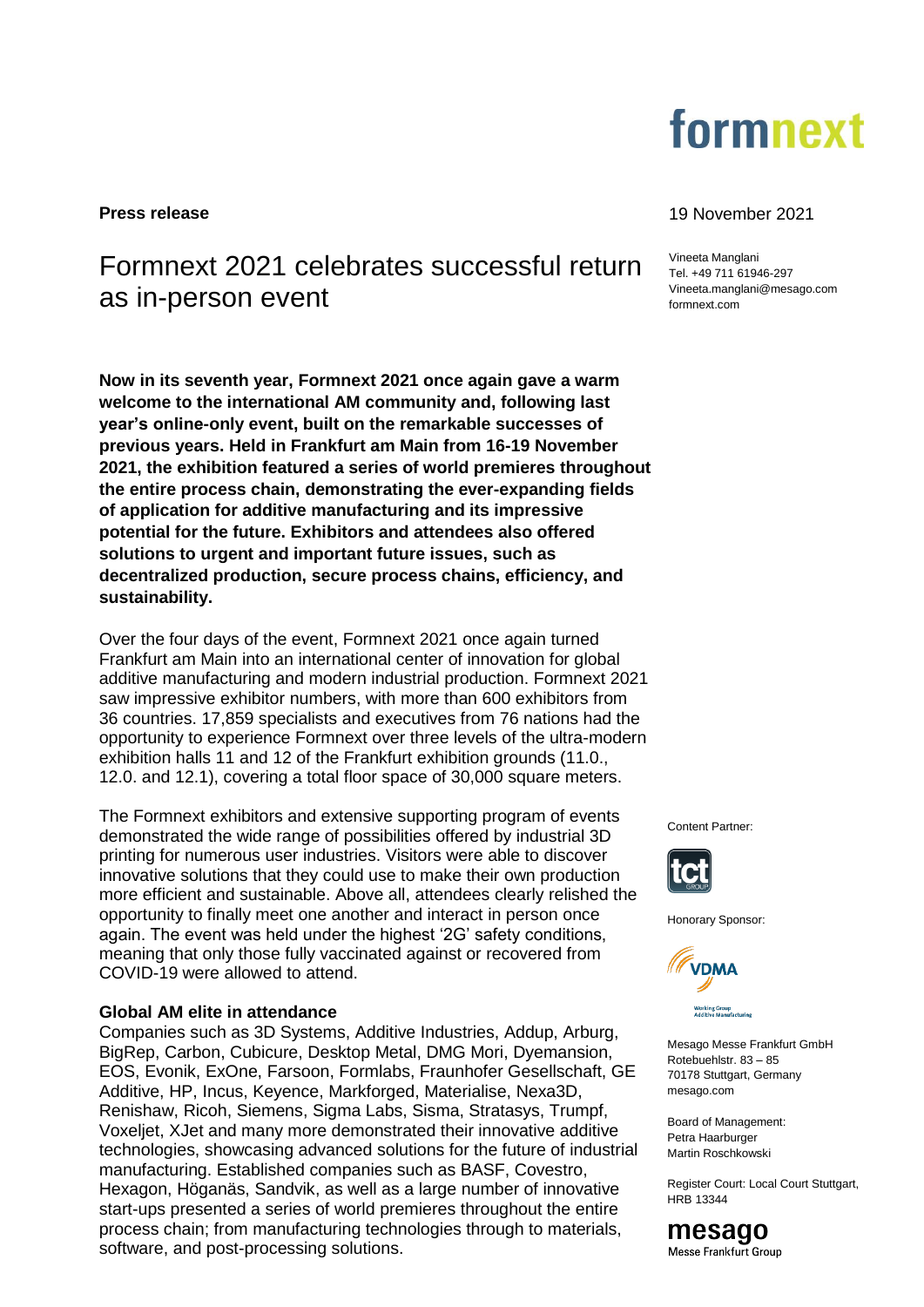# **Attendance figures surpassed expectations**

"Formnext has once again shown itself to be the highlight of the year for the AM industry. After the significant challenges we faced last year, this year both the number of exhibitors and visitors in attendance surpassed our expectations," commented Sascha F. Wenzler, Formnext Vice President at organizer Mesago Messe Frankfurt GmbH. "It has shown once again just how important Formnext and face-to-face meetings are for this innovative industry, which develops technologies at a rapid pace and is keen to share these with investors, partners, and customers. It was clear that Formnext had been eagerly awaited by the entire industry."

## **Successful launch of the ASTM Standards Forum**

On the day prior to Formnext more than 120 participants attended the premiere of the first ASTM Standards Forum, supported by the USCS, ISO and Formnext. This successful launch underlines the importance of trans-atlantic efforts to create joint standards. The Standards Forum will be back in 2022.

Visitors were also impressed by Formnext's development and the atmosphere in the exhibition hall.

"You can feel that everybody was waiting to meet again personally." states Andrea Buccelli, CEO at AMD Engineering. "It is really impressive to see how many new machines, materials and applications had been launched during the show."

Also Shamil Hargovan, Managing Director of STS Capital Partners International Inc. drew a positive conclusion. "I think that was a particularly important und special Formnext because it felt like a big reunion. If you have an industry like ours which is growing rapidly, these personal contacts are very important."

The visitor attendance exceeded the exhibitors' expectations and the high quality of discussions:

"We prepared our solution for two years. Formnext was the place to launch it." and we continously had visitors at our booth who came with a real purpose and application in mind. Formnext is the right to place to show and discuss technology and commercialize it." Pete Hansford, Business Development Director, Wayland Additive

Alessio Lorusso, CEO & Founder of Roboze from Formnext's partner country 2021 Italy, was also pleased with his company's participation: "We had a great Formnext, more visitors than we expected, and the quality was definitely high, because whoever decided to come was really determined and straightforward. So, very qualified visitors. We are extremely satisfied with this edition".

From the perspective of Frédéric Le Moullec, Sales Director at AddUp, Formnext fulfilled the companies objectives: "We were pleased to meet the AM industry in person again, and as a French company to see many Formnext Frankfurt am Main, Germany 16 – 19 November 2021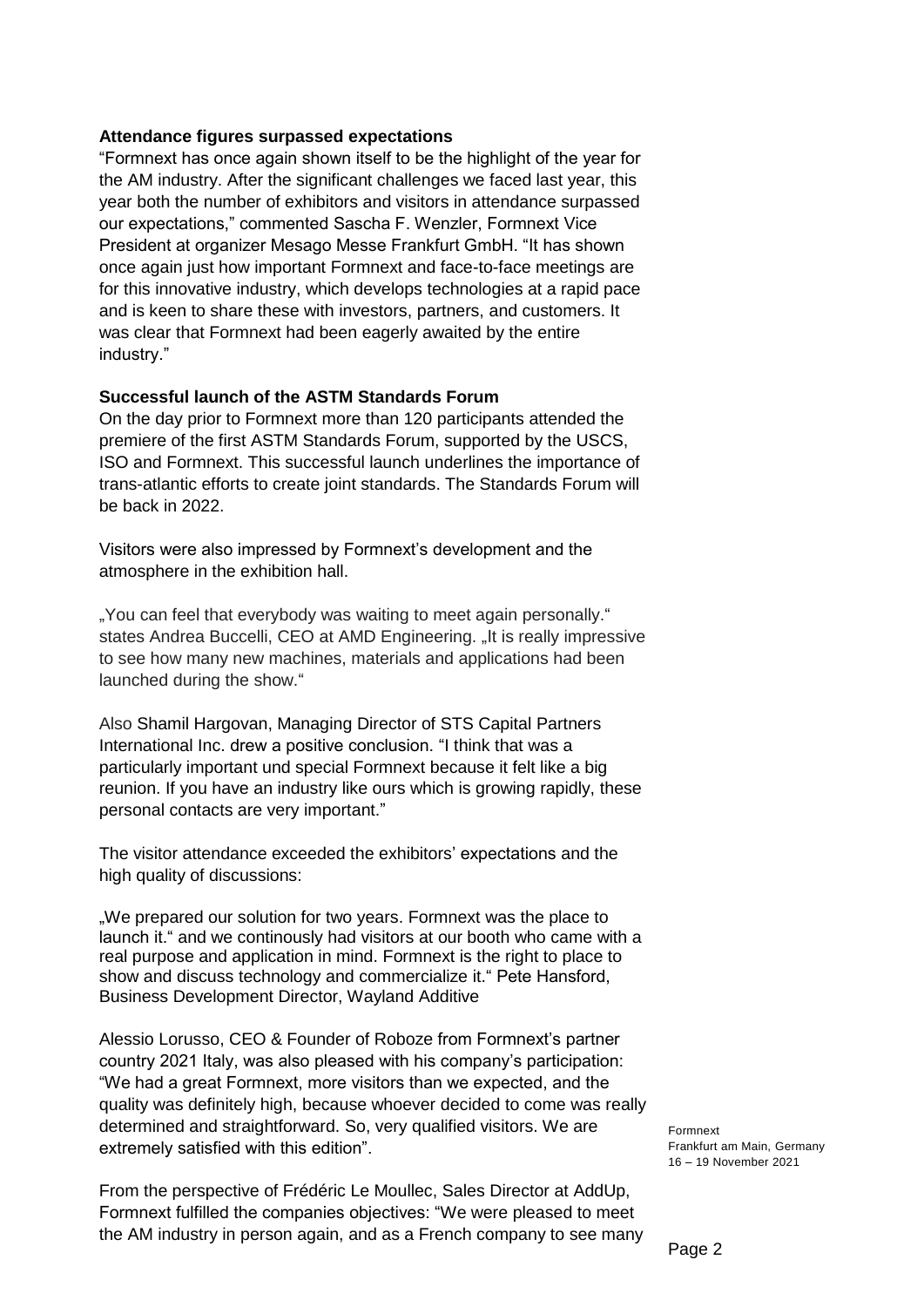existing customers again, especially from Germany. We were also able to show our technology to many new interested parties and had contacts from industrial companies from almost all sectors at the booth."

# **Formnext not quite over yet:**

For those who were unable to attend Formnext due to travel restrictions or the current situation, Formnext Digital Days on 30 November and 1 December 2021 offer the opportunity to discover the innovations and future developments online. Formnext's exhibitors value the extended reach of the digital format:

"After four successful days at Formnext 2021 in Frankfurt, we are really looking forward to extend the trade fair and getting in touch with our customers also digitally within the Formnext Digital Days this year." says Damien Buchbinder, Head of Product Management Additive Manufacturing at TRUMPF.

"Formnext 2021 was a great success for EOS and we very much welcome the opportunity to extend this important opportunity for industry exchange further through Formnext Digital Days. Formnext Digital Days give both us, the exhibitors, and visitors the opportunity to explore the content presented in greater depth and focus on additional areas." Markus Glasser, SVP EMEA at EOS

In addition to business matchmaking and a comprehensive directory of AM solution providers, international attendees can expect a full program including live keynotes, panel discussions, and interviews.

Next year's Formnext will take place in Frankfurt am Main from 15-18 November 2022. There will also be a number of other events in the Formnext family:

[Rosmould,](https://rosmould.ru.messefrankfurt.com/moscow/en.html) 07-09 June 2022, Moscow, Russia [Formnext + PM South China,](https://formnext-pm.hk.messefrankfurt.com/shenzhen/en.html) 14-16 September 2022, Shenzhen, China [Formnext Forum Tokyo,](https://formnextforum.jp.messefrankfurt.com/tokyo/en.html) 27-28 September 2022, Tokyo, Japan

# **2021 figures at a glance:**

Exhibition space: 30,000 sqm Exhibitors: 606 Visitors: 17,859 Discover3Dprinting participants: 101

Further information: [www.formnext.com](http://www.formnext.com/)

### **Background information on Formnext**

Formnext is the leading trade fair for Additive Manufacturing and the next generation of intelligent manufacturing solutions. It focuses on the efficient realization of parts and products, from their design to serial production. Formnext shows the future of innovative manufacturing. Formnext is organized by Mesago Messe Frankfurt GmbH. [\(formnext.com\)](https://www.mesago.de/en/formnext/home.htm?ovs_tnid=0)

Formnext Frankfurt am Main, Germany 16 – 19 November 2021